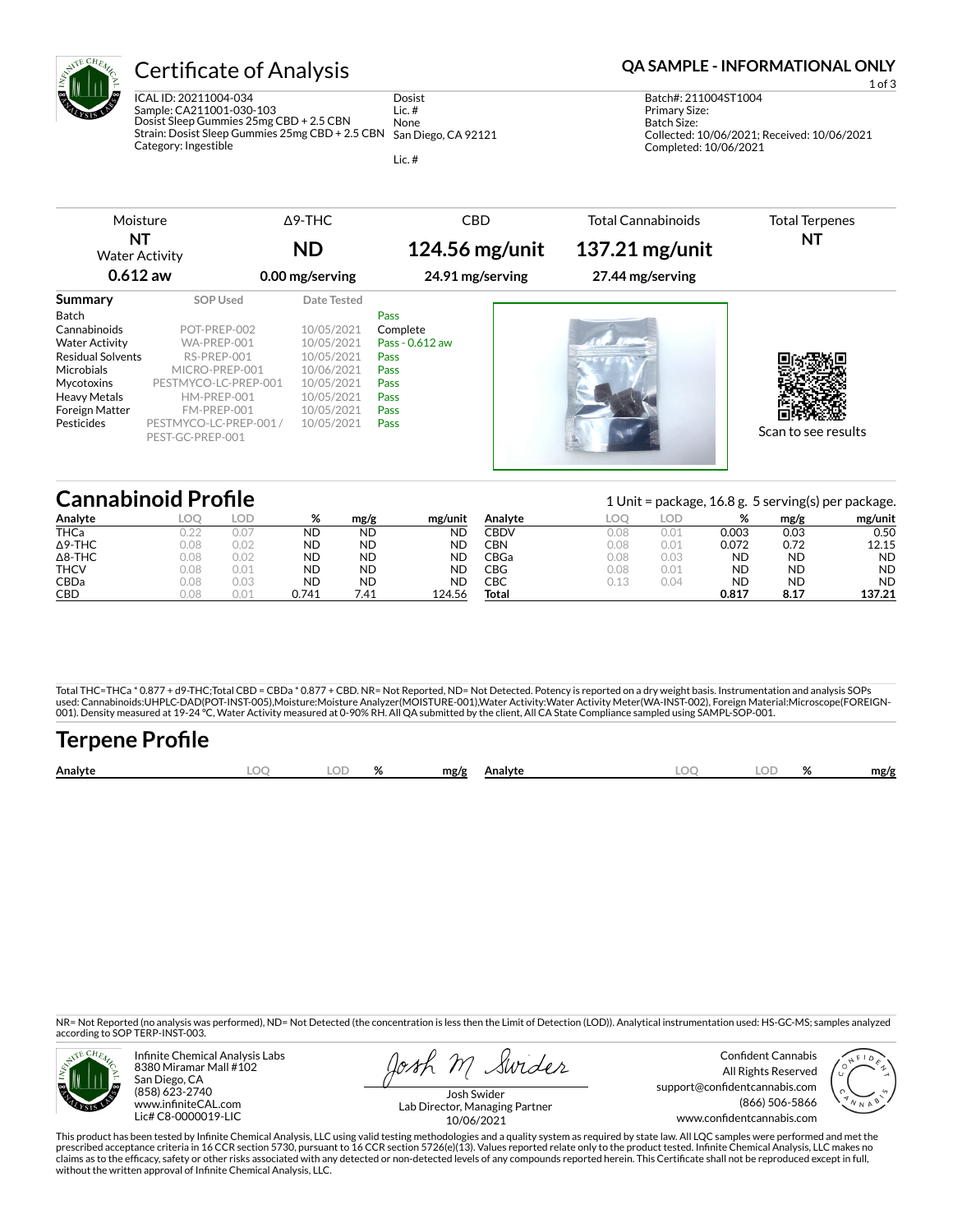

# **Certificate of Analysis <b>Certificate of Analysis QA SAMPLE - INFORMATIONAL ONLY**

ICAL ID: 20211004-034 Sample: CA211001-030-103 Dosist Sleep Gummies 25mg CBD + 2.5 CBN Strain: Dosist Sleep Gummies 25mg CBD + 2.5 CBN Category: Ingestible Dosist Lic. # None San Diego, CA 92121

Lic. #

2 of 3

Batch#: 211004ST1004 Primary Size: Batch Size: Collected: 10/06/2021; Received: 10/06/2021 Completed: 10/06/2021

**Residual Solvent Analysis**

| Category 1          |           | LOO.                | LOD Limit |           | Status | Category 2    |           | LOO.      | LOD. | Limi      | Status | Category 2  |           | LOO.      | LOD       | Limit.    | Status |
|---------------------|-----------|---------------------|-----------|-----------|--------|---------------|-----------|-----------|------|-----------|--------|-------------|-----------|-----------|-----------|-----------|--------|
|                     |           | $\mu$ g/g $\mu$ g/g | $\mu$ g/g | $\mu$ g/g |        |               | µg/g      | $\mu$ g/g | ug/g | $\mu$ g/g |        |             | µg/g      | $\mu$ g/g | $\mu$ g/g | $\mu$ g/g |        |
| 1.2-Dichloro-Ethane | <b>ND</b> |                     |           |           | Pass   | Acetone       | <b>ND</b> | 300       | 200  | 5000      | Pass   | n-Hexane    | <b>ND</b> | 35        |           | 290       | Pass   |
| Benzene             | <b>ND</b> |                     |           |           | Pass   | Acetonitrile  | <b>ND</b> | 50        |      | 410       | Pass   | Isopropanol | <b>ND</b> | 300       | 200       | 5000      | Pass   |
| Chloroform          | <b>ND</b> |                     |           |           | Pass   | Butane        | <b>ND</b> | 300       | 200  | 5000      | Pass   | Methanol    | ND.       | -300      | 200       | 3000      | Pass   |
| Ethylene Oxide      | <b>ND</b> |                     |           |           | Pass   | Ethanol       | <b>ND</b> | 300       | 200  | 5000      | Pass   | Pentane     | ND.       | 300       | 200       | 5000      | Pass   |
| Methylene-Chloride  | <b>ND</b> |                     |           |           | Pass   | Ethyl-Acetate | <b>ND</b> | 300       | 200  | 5000      | Pass   | Propane     | ND.       | -300      | 200       | 5000      | Pass   |
| Trichloroethene     | <b>ND</b> |                     | 0.5       |           | Pass   | Ethvl-Ether   | <b>ND</b> | 300       | 200  | 5000      | Pass   | Toluene     | ND.       | 150       | 100       | 890       | Pass   |
|                     |           |                     |           |           |        | Heptane       | <b>ND</b> | 300       | 200  | 5000      | Pass   | Xylenes     | <b>ND</b> | 150       | 100       | 2170      | Pass   |

NR= Not Reported (no analysis was performed), ND= Not Detected (the concentration is less then the Limit of Detection (LOD)). Analytical instrumentation used: HS-GC-MS; samples analyzed according to SOP RS-INST-003.

## **Heavy Metal Screening**

|         |                                                                          | <b>LOC</b> | LOD       | Limit | <b>Status</b> |
|---------|--------------------------------------------------------------------------|------------|-----------|-------|---------------|
|         | µg/g                                                                     | $\mu$ g/g  | $\mu$ g/g | µg/g  |               |
| Arsenic | <b>ND</b>                                                                | 0.009      | 0.003     | 1.5   | Pass          |
| Cadmium | <b>ND</b>                                                                | 0.002      | 0.001     | U.5   | Pass          |
| Lead    | <loq< th=""><th>0.004</th><th>0.001</th><th>U.5</th><th>Pass</th></loq<> | 0.004      | 0.001     | U.5   | Pass          |
| Mercury | <b>ND</b>                                                                | 0.014      | 0.005     |       | Pass          |

NR= Not Reported (no analysis was performed), ND= Not Detected (the concentration is less then the Limit of Detection (LOD)). Analytical instrumentation used: ICP-MS; samples analyzed according to SOP HM-INST-003.

## **Microbiological Screening**

|                               | Result       | <b>Status</b> |
|-------------------------------|--------------|---------------|
| Aspergillus flavus            | <b>NR</b>    | <b>NT</b>     |
| Aspergillus fumigatus         | <b>NR</b>    | <b>NT</b>     |
| Aspergillus niger             | <b>NR</b>    | <b>NT</b>     |
| Aspergillus terreus           | <b>NR</b>    | <b>NT</b>     |
| shiga toxin-producing E. coli | Not Detected | Pass          |
| Salmonella SPP                | Not Detected | Pass          |

ND=Not Detected. Analytical instrumentation used:qPCR; samples analyzed according to SOP MICRO-INST-001.



Infinite Chemical Analysis Labs 8380 Miramar Mall #102 San Diego, CA (858) 623-2740 www.infiniteCAL.com Lic# C8-0000019-LIC

Swider

Confident Cannabis All Rights Reserved support@confidentcannabis.com (866) 506-5866 www.confidentcannabis.com



Josh Swider Lab Director, Managing Partner 10/06/2021

This product has been tested by Infinite Chemical Analysis, LLC using valid testing methodologies and a quality system as required by state law. All LQC samples were performed and met the prescribed acceptance criteria in 16 CCR section 5730, pursuant to 16 CCR section 5726(e)(13). Values reported relate only to the product tested. Infinite Chemical Analysis, LLC makes no<br>claims as to the efficacy, safety o without the written approval of Infinite Chemical Analysis, LLC.